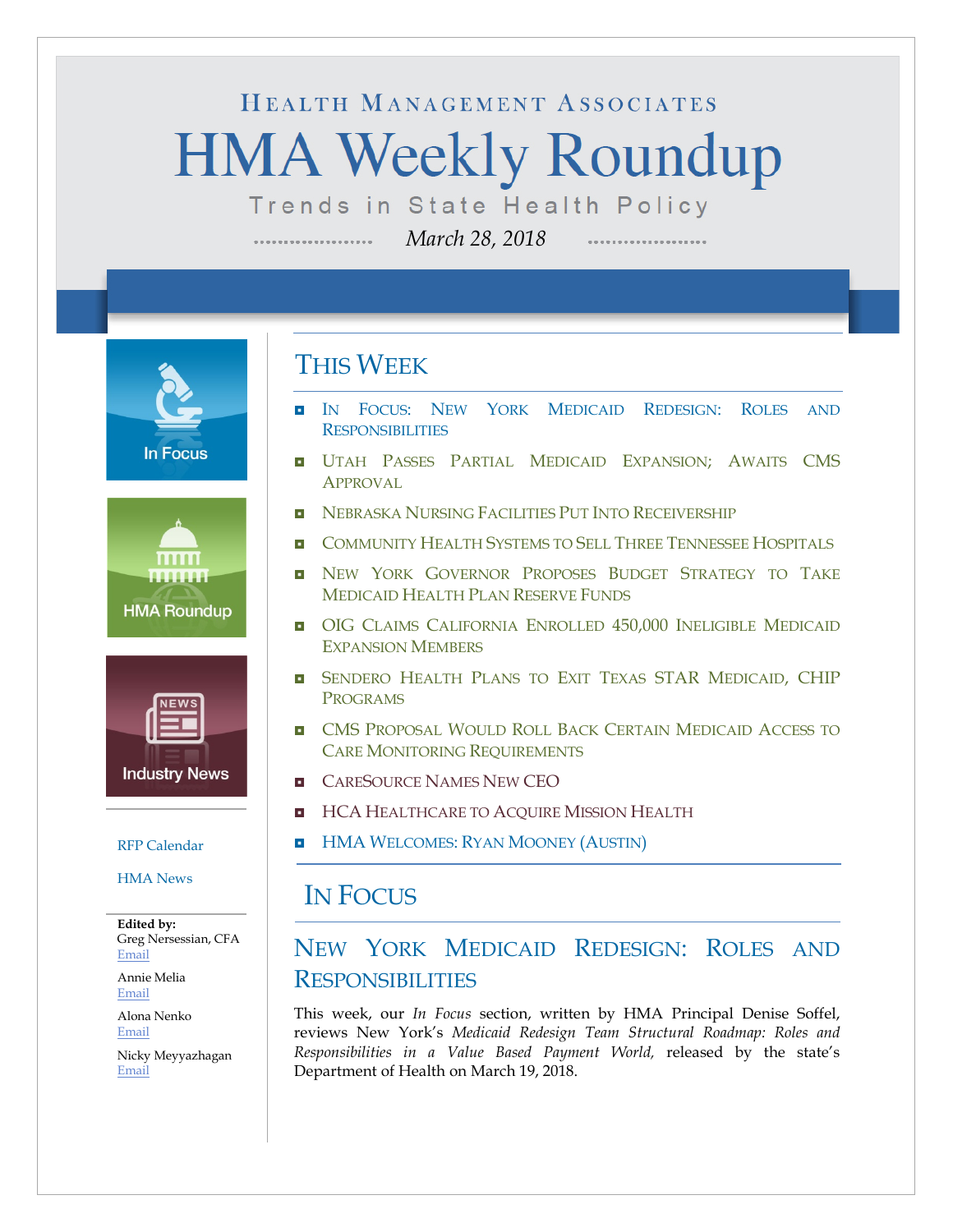New York is committed to the transformation of its health care delivery system. Its Delivery System Reform Incentive Payment (DSRIP) program envisions a significant shift to community-based care, a more integrated delivery system, and a shift to value-based payment. A new document, released in draft form for public comment, lays out an ambitious objective: "New York seeks to make health care a team sport. The State seeks to forever banish the traditional silos that made care navigation for patients difficult and in some cases impossible." (p. 13)

The draft document provides a structural roadmap of roles and responsibilities of various entities in a value-based payment environment. The document identifies a "middle layer" of actors that operate between the state as payer and the actual providers of care. This layer includes managed care plans, managed long-term care (MLTC) plans, health homes, performing provider systems (PPSs) currently participating in the DSRIP program, ACOs and IPAs, as well as patient-centered medical homes. These actors are seen as critical to ensuring cost-effective, high-quality care. The Structural Roadmap intends to define the various roles that middle level entities play in a value-based delivery system, where integrated networks replace disconnected service silos.

The draft includes a chart that describes the functions of each of the layers that run between the state and the on-the-ground providers of care. Functions are categorized as either patient support or provider support.

| Layer                  | <b>Patient Support</b>   | <b>Provider Support</b>         |
|------------------------|--------------------------|---------------------------------|
|                        | <b>Functions</b>         | <b>Functions</b>                |
| <b>MCO<sub>s</sub></b> | Manage Enrollment,       | Risk Management, Data           |
|                        | Out-of-Network           | Analysis, Provider              |
|                        | Benefits, Member         | Accountability,                 |
|                        | Communication            | <b>Utilization Review</b>       |
| Performing Provider    | Population Health        | Provider Actionable             |
| Systems                | Management               | Data, Facilitate provider       |
|                        |                          | Partnerships                    |
| IPAs/ACOs              | Access to Integrated     | Shared Services, Critical       |
|                        | Care                     | <b>Contracting Mass</b>         |
| <b>Health Homes</b>    | Support in Care          | Hands-on Care                   |
|                        | Navigation               | Management                      |
| BH/LTC/Specialty       | Specialized Care         | <b>Subject Matter Expertise</b> |
| providers              |                          |                                 |
| <b>PCMH</b>            | Primary Care Quarterback |                                 |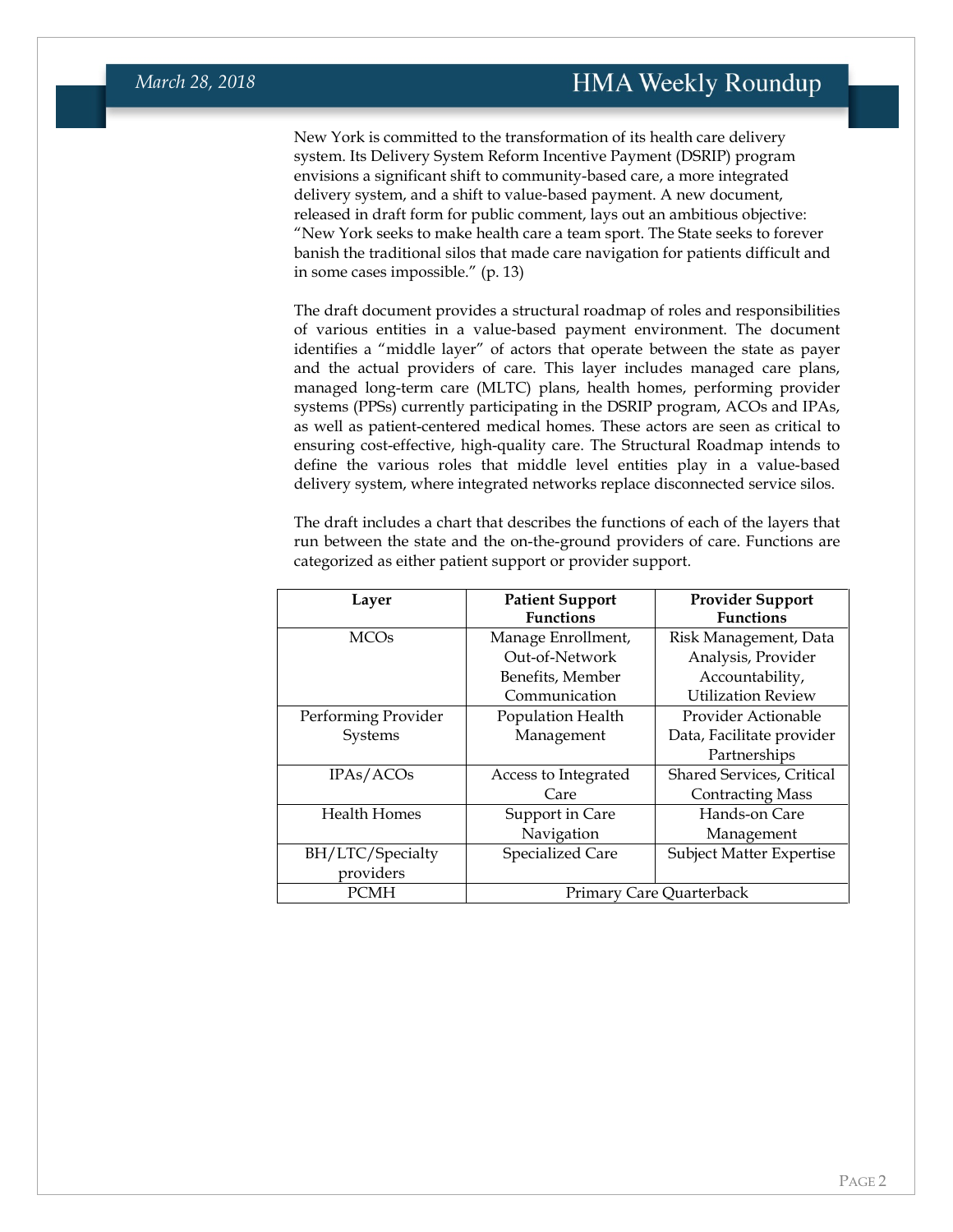#### **Medicaid Managed Care Organizations**

The Structural Roadmap envisions a smaller role for mainstream managed care organizations (MCOs) in the future. New York has relied on MCOs to provide care within the Medicaid program since its initial waiver was approved in 1996. Initially MCOs had a leading role in providing care coordination and case management to their members; in addition to capitation payments, they have received quality incentive bonus payments based on extensive performance metrics. Health homes now have primary responsibility for care management, based on a belief that they are better able to meet the needs of the highest-cost, highest-need Medicaid beneficiaries, who require a more intensive, comprehensive approach to care management than plans are able to provide. The Structural Roadmap identifies policies that will encourage MCOs to work more closely with their health home partners, including moving payment for health home services into the capitation rate and developing a Health Home Quality Performance and Management program, which will give MCOs health-home-specific performance data.

According to the Structural Roadmap, MCOs will remain involved in enrollment and member services, network development, and quality and utilization management. MCOs "will begin to delegate some risk, network development, and care management activities to increasingly sophisticated networks of providers that have been purposefully designed to better manage population health under VBP arrangements." (p.2)

Since the DSRIP program began, much of the responsibility for identifying and responding to community health needs has shifted from MCOs to the 25 PPSs across the state, which have developed local networks of partners working collaboratively to "reform service delivery, address community health needs and reduce avoidable hospitalizations." (p. 7) MCOs are expected to partner with PPSs to support value-based purchasing (VBP) arrangements, especially with data-sharing related to patient management, tracking, and quality improvement.

#### **Managed Long Term Care**

As described in the Structural Roadmap, MLTC plans will continue to have a significant role in providing care management to Medicaid beneficiaries requiring long term services and supports. They will also be involved in developing VBP initiatives by establishing relationships with and between providers and facilitating data sharing. The Structural Roadmap envisions MLTC plans playing a leading role in encouraging LTC providers to move to VBP arrangements and sharing best practices in care delivery, contracting, and quality measures.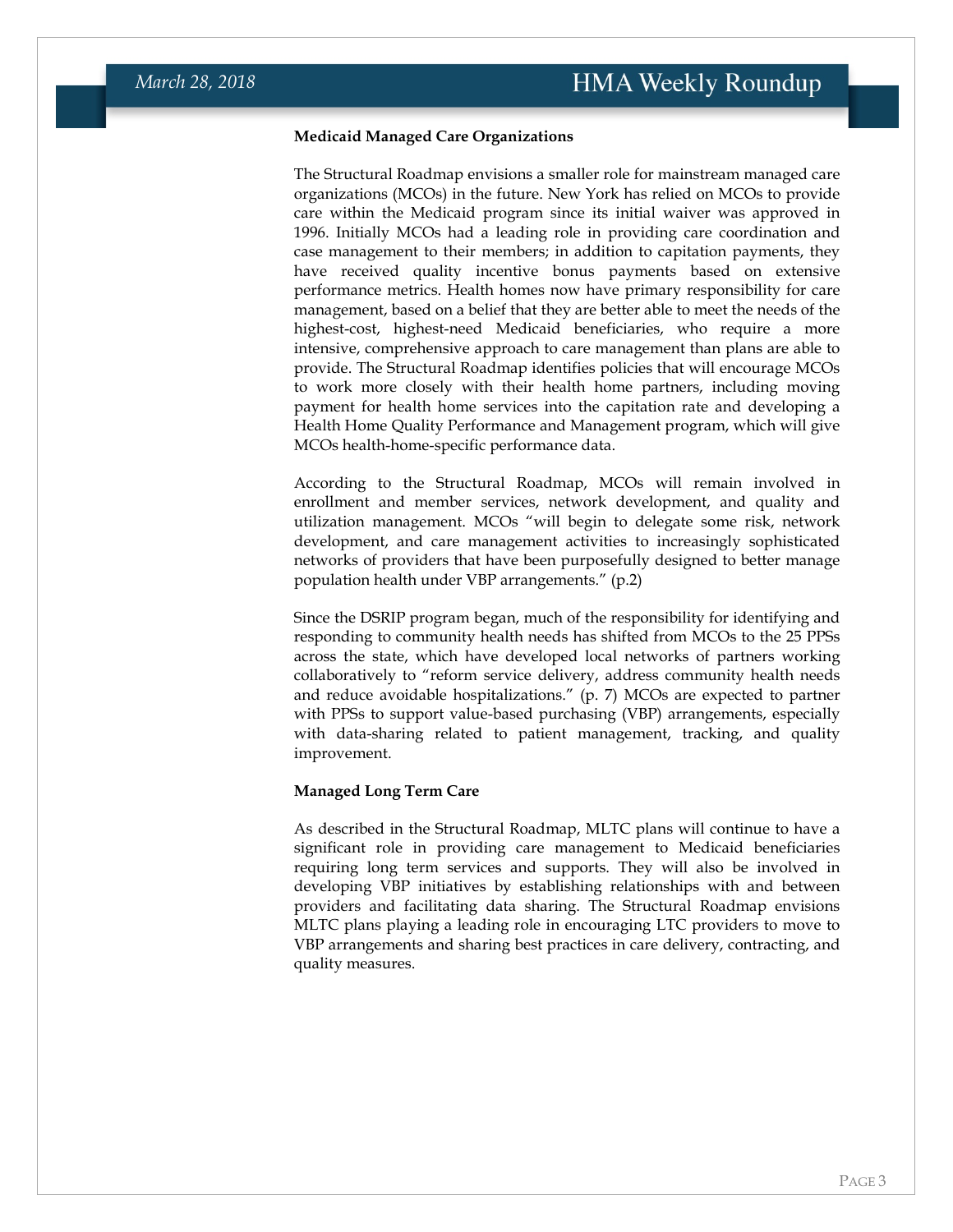#### **Health Homes**

Health Homes will be required to take full responsibility for care management for high-need beneficiaries. Given that MCOs can selectively contract with health homes, the health homes face competitive pressure to prioritize the quality of the care management services they provide through improved supervision and management of the care management agencies providing care on the ground. Health home care managers are responsible for closing all gaps in care needs of their members, assuring that members get the services they need, and that the services are coordinated effectively. Health homes also need to improve partnerships with MCOs in order to conduct successful outreach, aligning real time data and predictive risk modeling to better prioritize and target outreach activities. Health homes will be required to support MCO value-based purchasing goals by moving to value-based arrangements with progressive risk over time. In fact, health homes are required to enter into VBP arrangements with upside-only risk (at a minimum) by January 2019. It is unclear how care management needs for Medicaid beneficiaries who are not health home-eligible or who choose not to enroll in a health home will be met.

#### **Performing Provider Systems**

PPSs are beginning the fourth year of the five-year DSRIP program. They are expected by now to have developed deep population health management activities, including data management, patient tracking, practice redesign, community engagement, provider connectivity, and service integration (although the capacity of the PPSs varies across the state). PPSs are now in the process of developing a sustainability plan that describes how they will support on-going VBP implementation once DSRIP has ended. (Note that should a PPS decide not to continue post-DSRIP, it must describe how it will transfer its infrastructure to others in the community so as not to lose population health functional capacity). PPSs have the responsibility to develop a plan for working with MCOs, as well as with provider entities such as accountable care organizations, independent practice associations, and patientcentered medical homes, to maintain a population health facilitator function. It remains unclear whether all 25 PPSs will be able or willing to continue operations without ongoing funding once DSRIP ends in March 2020.

The state expects MCO and PPS partnerships will deepen to support providers as VBP rolls out. There will be an emphasis on data sharing as PPSs develop better real-time patient management, tracking, and quality improvement capabilities. These partnerships will also aid MCOs in improving quality and efficiency scores that affect payment.

#### **Accountable Care Organizations and Independent Practice Associations**

Providers are increasingly forming arrangements to facilitate providing accountable, value-based care, providing better population health management, and lowering cost. These organizations, which are occurring both horizontally and vertically, provide an asset to VBP contracting by allowing providers to take on risk contracting. MCOs are already working with these organizations; those relationships are likely to accelerate as behavioral health, specialty care, and long term care services become integrated into provider organizations.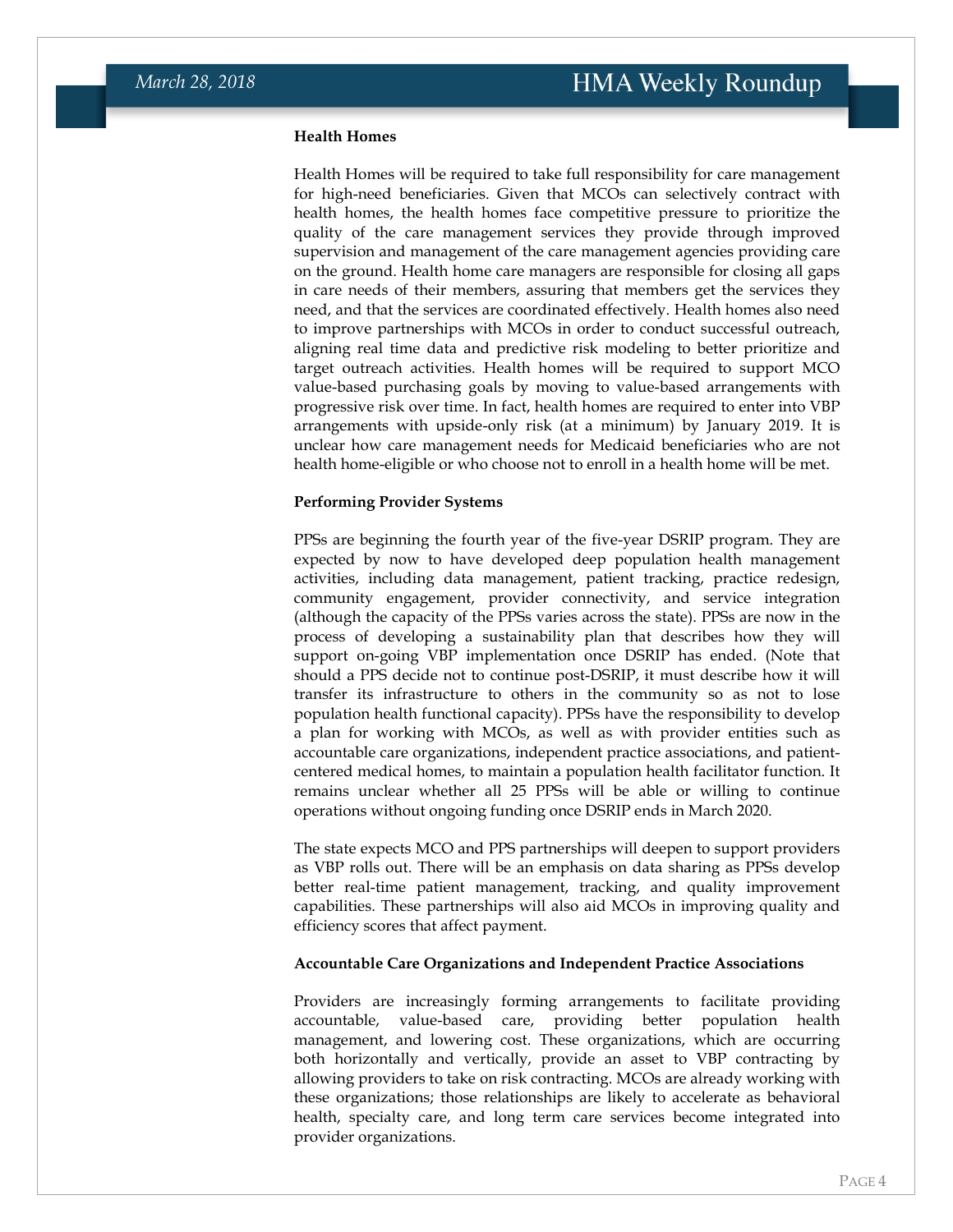### **Behavioral Health Care Collaboratives**

Behavioral Health Care Collaboratives (BHCCs) are newly-established entities that establish provider networks that span various behavioral health silos, including mental health and alcohol and substance-use services. BHCCs are designed to integrate care across the entire spectrum of physical and behavioral health services. BHCCs are intended to help prepare providers for VBP by facilitating shared infrastructure and administrative capacity, as well as collective quality management. They should also encourage VBP payers, whether MCOs or providers, to partner with the BHCCs. BHCCs are receiving funding to build data-collection and data-analytic capacity, facilitating their participation in VBP.

#### **Patient Centered Medical Home/Advanced Primary Care**

New York began providing financial incentives to primary care practices that achieved National Committee for Quality Assurance (NCQA) recognition starting in 2010. Medicaid will begin a process this year that will reduce, and eventually eliminate, PCMH incentive payments for practices that opt not to participate in VBP arrangements with (at least) upside-only risk. Longer term, the state intends to limit PCMH incentive payments to practices that meet quality and efficiency targets.

#### **SHIN-NY Support for DSRIP and VBP**

New York has invested significantly in the development of the Statewide Health Information Network for New. It is meant to provide the health information exchange infrastructure necessary to support health care transformation initiatives. Eight Qualified Entities (QE) across the state are meant to support the exchange of electronic health record information. The state has been working with the QEs to help PPSs with data management and information exchange. QEs are supporting providers, PPSs and MCOs by making clinical data available for care management and quality measurement. QEs are also helping with consent management, which can be a major barrier to effectively implementing VBP. "Focusing on high-quality and easily available EHR information will support real-time, actionable, high-performing population health management." (p. 12)

Missing from the Structural Roadmap is a discussion of social determinants of health and the role of community-based organizations (CBOs) in addressing those needs. The importance of addressing social determinants has been a central theme of New York's health reform efforts.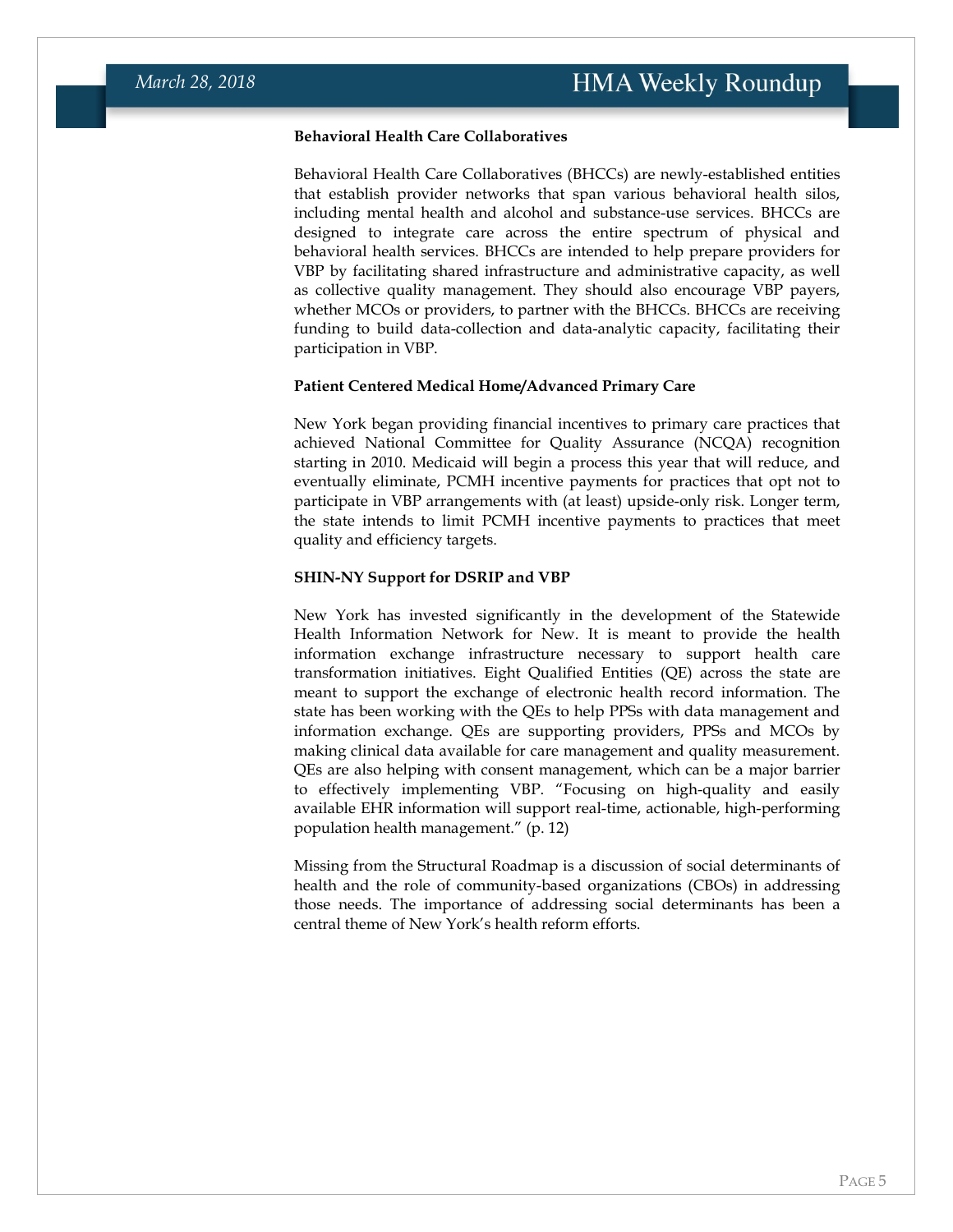### **Care Delivery Layers**

The following infographic is meant to display activities within the layer responsible for each activity, categorized as patient support (vertically) or provider support (horizontally)



The state is seeking public comment on the Structural Roadmap by April 2. Comments should be sent to VBP@health.ny.gov.

[Link to Medicaid Redesign Team Structural Roadmap: Roles and](https://www.healthmanagement.com/wp-content/uploads/Medicaid-Redesign-Team-Structural-Roadmap-03.19.2018.pdf)  [Responsibilities in a Value Based Payment World](https://www.healthmanagement.com/wp-content/uploads/Medicaid-Redesign-Team-Structural-Roadmap-03.19.2018.pdf)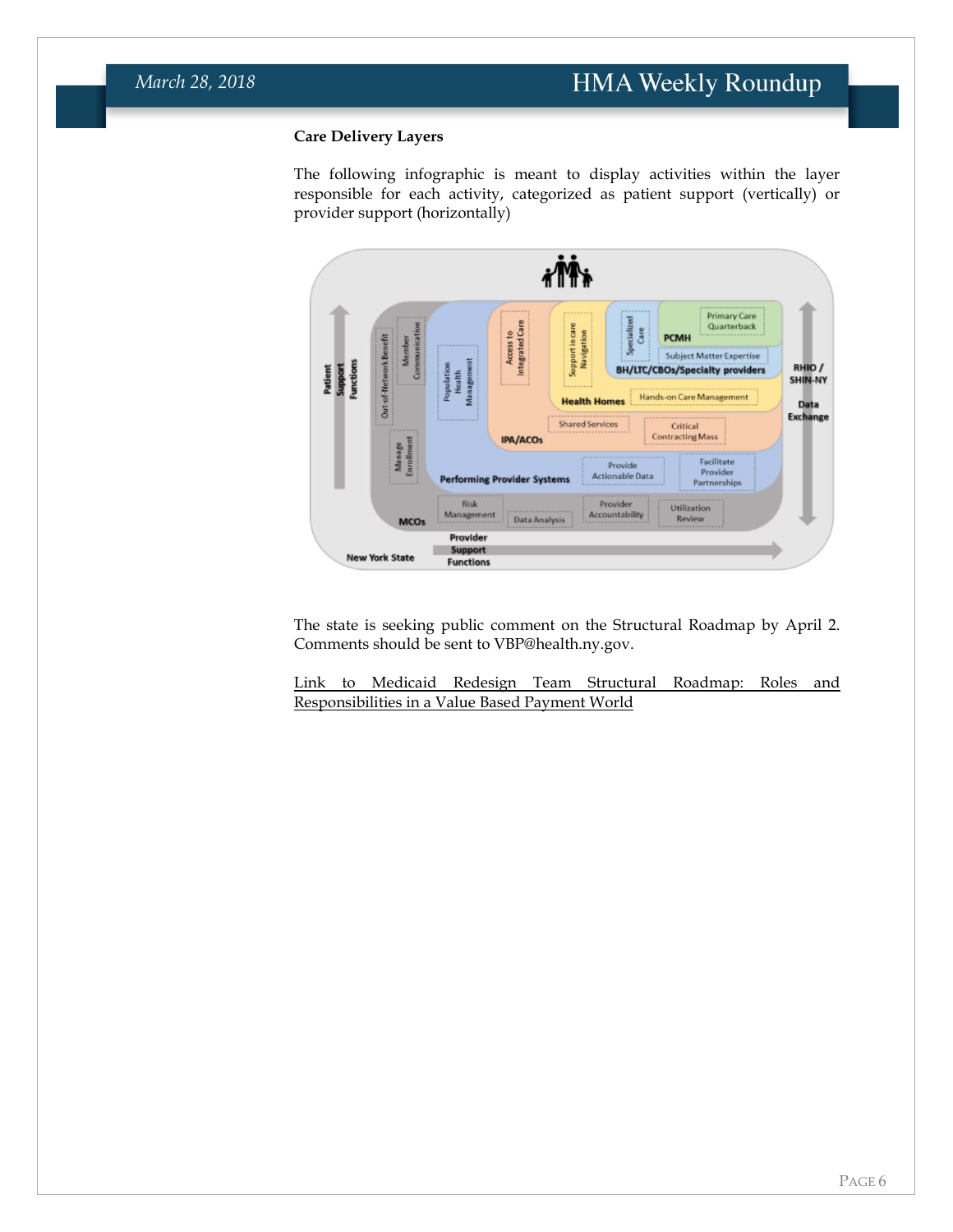

<span id="page-6-0"></span>*California*

**California Enrolled 450,000 Ineligible Medicaid Expansion Members, OIG Report Says.** *Kaiser Health News* reported on March 27, 2018, that California mistakenly enrolled more than 450,000 Medicaid expansion members who may not have been eligible for the program, according to a report by the Office of Inspector General (OIG). The cost of covering these members was \$1.15 billion, of which 90 percent involved federal funds. The analysis was based on a sample of 150 expansion enrollees. [Read More](https://khn.org/news/thousands-mistakenly-enrolled-during-californias-medicaid-expansion-feds-find/)

## *Florida*

**Governor Scott Signs Bills Requiring Backup Generators at Nursing Homes, Assisted Living Facilities.** *Health News Florida* reported on March 27, 2018, that Florida Governor Rick Scott signed two bills (HB 7099 and SB 7028), requiring nursing homes and assisted-living facilities to have backup generators and fuel supplies. The legislation comes after residents died in a nursing home in Broward County following Hurricane Irma. [Read More](http://health.wusf.usf.edu/post/bills-ratifying-generator-requirements-now-law#stream/0)

### *Illinois*

**Illinois Fails to Recoup \$76 Million in Overpayments to Medicaid MCOs.** *U.S. News/Associated Press* reported on March 24, 2018, that Illinois failed to recoup \$76 million in overpayments to Medicaid managed care plans, according to two state audits. The audits also found that an additional \$71 million was paid for Medicaid services without checking if members were still eligible. There is currently a backlog of 74,649 requests for social services that hadn't been evaluated in the required 45 days, with the oldest request dating back to 2014. [Read More](https://www.usnews.com/news/best-states/illinois/articles/2018-03-24/illinois-fails-to-recoup-76-million-in-medicaid-overpayment)

### *Iowa*

**Senate Approves Bill to Improve Mental Health System.** *The Des Moines Register* reported on March 21, 2018, that the Iowa Senate approved a bill to expand and improve mental health and substance abuse disorder services for state residents. The measure includes the addition of six regional access centers that would offer short-term assistance to individuals experiencing a mental health crises and the expansion of treatment teams to monitor and assess Iowans with serious mental illness. The legislation, which already passed the state House, now moves to Governor Kim Reynolds desk. [Read More](https://www.desmoinesregister.com/story/news/politics/2018/03/21/iowa-mental-health-bill-headed-kim-reynolds-desk/444862002/)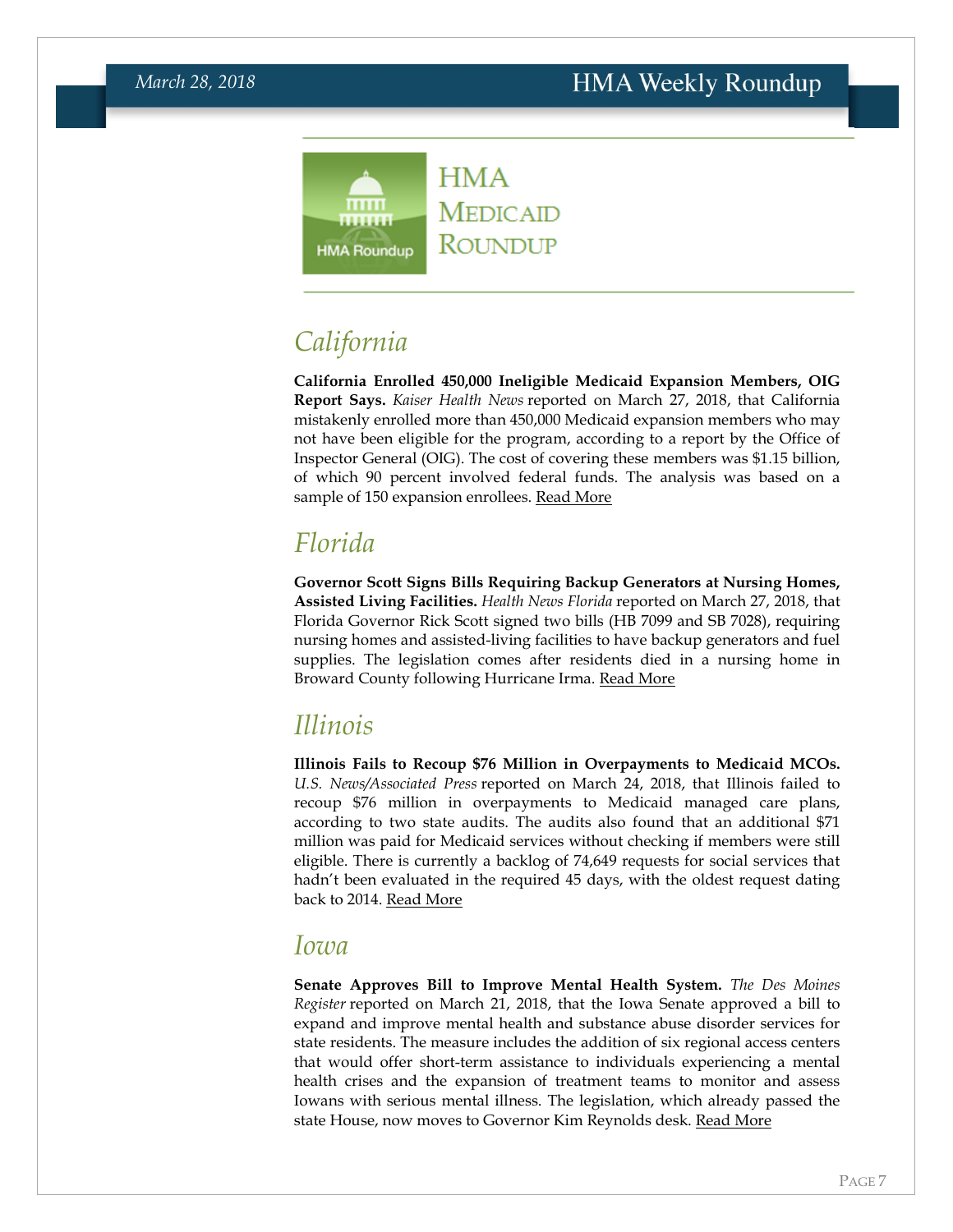## *Mississippi*

**Legislature Agrees to Reauthorize Medicaid, Passes Budget.** *The Clarion Ledger* reported on March 26, 2018, that the Mississippi House and Senate reached a compromise on proposed changes to the state Medicaid technical amendments bill, paving the way for reauthorization of the state Medicaid program and approval of a \$917.5 million Medicaid budget. As previously [reported,](https://hmais.healthmanagement.com/mississippi/ms-house-demands-senate-agree-on-medicaid-technical-amendments-bill-or-risk-medicaid-budget/) the House had refused to approve the budget unless the Senate approved the technical amendments bill. The compromise maintains a requirement that managed care plans pay provider rates set by the legislature; however, it omits a proposal requiring the state to contract with providersponsored plan Mississippi True for a portion of the state Medicaid managed care business. [Read More](https://www.clarionledger.com/story/news/politics/2018/03/26/lawmakers-strike-medicaid-deal-last-minute-usher-budget-passage/458554002/)

### *Minnesota*

**Minnesota Reinsurance Program Reduces Exchange Premiums 15 Percent, Report Says.** The Star Tribune reported on March 21, 2018, that a Minnesota reinsurance program resulted in significant reductions in premium rates for 2018 Exchange plans, according to an Urban Institute study. For example, the study found that the average monthly premium rate fell 15 percent among adult non-smokers for the lowest-cost Silver plan. The reinsurance program was launched in 2017. [Read More](http://www.startribune.com/mnsure-premiums-drop-with-reinsurance/477552053/)

## <span id="page-7-0"></span>*Nebraska*

**Judge Puts Skyline Nursing Facilities, Assisted Living Facilities in Receivership.** The Nebraska Department of Health & Human Services (DHHS) announced on March 23, 2018, that it has placed 21 nursing facilities and 10 assisted living facilities owned by Cottonwood Healthcare/Skyline in receivership to protect the health and safety of residents. The Nebraska Department of Health and Human Services had requested that the facilities be placed in receivership after Skyline was unable to meet payroll. Klaasmeyer & Associates will oversee operations of the facilities. [Read More](http://dhhs.ne.gov/Pages/newsroom_2018_March_Skyline_Facilities.aspx)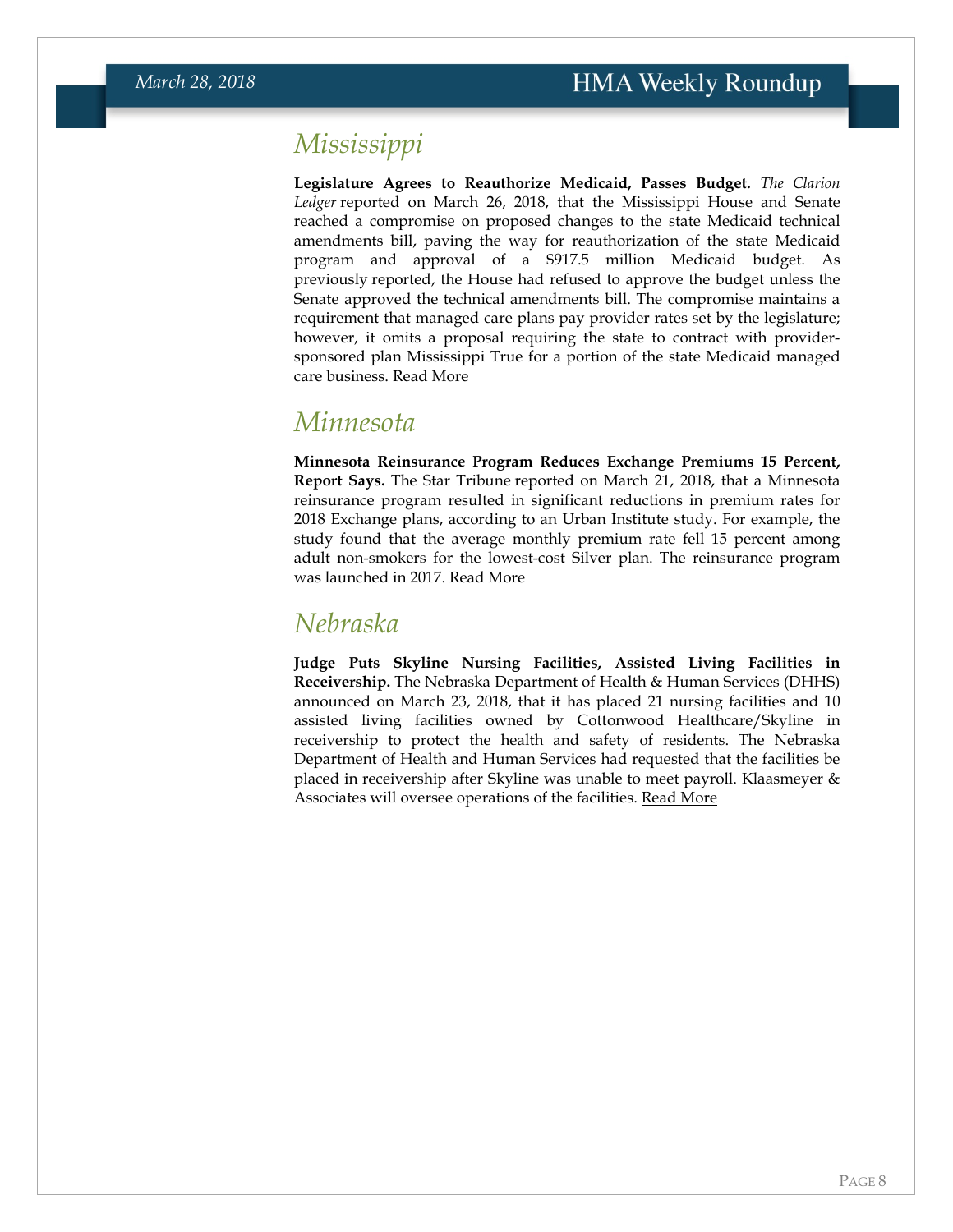## *New Jersey*

### HMA Roundup – Karen Brodsky [\(Email Karen\)](mailto:kbrodsky@healthmanagement.com)

**New Jersey DOH and DHS Commissioners Seek to Modernize Healthcare System.** *NJ Spotlight* reported on March 26, 2018, that Acting Commissioner Carole Johnson of the New Jersey Department of Human Services (DHS) and Dr. Shereef Elnahal, Acting Commissioner of the Department of Health (DOH), are seeking to modernize New Jersey's healthcare system to provide better data, improve access to care, and reduce disparities. At a New Jersey Policy Perspective conference, both commissioners identified key goals, such as reducing racial disparities in maternal health, infant mortality, and other health outcomes; improving integration of behavioral health and medical care; and addressing operational gaps inhibiting residents from getting Medicaid coverage. They highlighted regulatory changes already made to improve Medicaid payment for family-planning services, Hepatitis C treatments, and diabetes preventions. The Department of Health is also creating a statewide system to identify patients to facilitate the linkage of electronic health records across hospitals. [Read More](http://www.njspotlight.com/stories/18/03/25/better-data-better-access-fewer-disparities-among-nj-s-healthcare-goals/)

### <span id="page-8-0"></span>*New York*

### HMA Roundup – Denise Soffel [\(Email Denise\)](mailto:dsoffel@healthmanagement.com)

**New York to Release Social Determinants of Health RFI.** The New York Department of Health is launching a new initiative designed to identify innovative new or existing ideas for how to effectively address the Social Determinants of Health (SDH) for Medicaid members across New York. The state plans to launch a Request for Innovation (RFI) initiative that will solicit proposals from community-based organizations (CBOs) not only from across New York, but also throughout the country, and potentially around the world. The initiative's primary goal is to help healthcare providers, managed care organizations, and DSRIP Performing Provider Systems (PPS) as they seek creative ways to address SDH needs of the members they serve. This RFI will help all those entities identify new strategies that could be deployed successfully to assist them in their important population health work.

The Department of Health plans to release the RFI requirements on May 1, 2018. The state plans to name a team of national experts to evaluate the proposals. Proposals will be due to the department June 1, 2018; winners will be announced by July 15. Proposals will be evaluated based on the following criteria:

- Potential Return on Investment
- Scalability
- Evidence-based practices
- Relevance to the Medicaid population
- Speed to market (how quickly the strategy could be launched)

Winners will have an opportunity to present their ideas directly to PPS, MCOs and VBP contractors at a conference that DOH will host in August. [Read More](https://www.nyaprs.org/e-news-bulletins/2018/3/22/doh-seeks-to-identify-innovative-social-determinants-of-health-related-initiatives)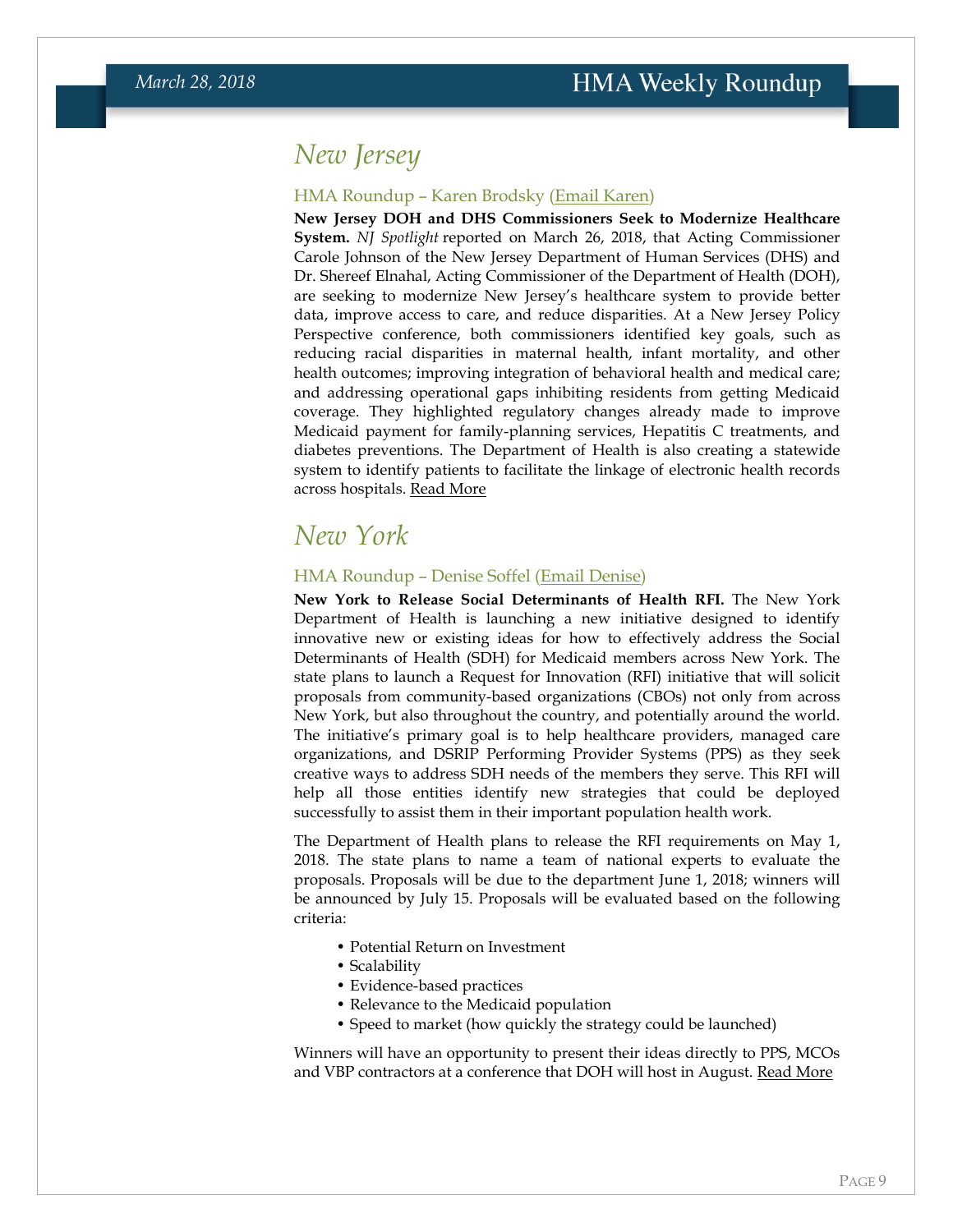**New York Governor Cuomo Proposes Budget Strategy to Take Medicaid Health Plan Reserve Funds.** *Politico* reported on March 26, 2018, that New York Governor Cuomo has proposed a new strategy for raising money to support health care initiatives. Under the proposal, any Public Health Plan, a managed care plan whose products are limited to Medicaid and other publicly financed coverage (including Child Health Plus and the Essential Plan) whose reserves rise above 150 percent of the minimum contingent reserve fund would have that excess confiscated by the state. The money would be placed in a public asset fund to be used for community health reinvestment. The minimum contingent reserve is equal to 7.5 percent of a company's net premium income. According to *Politico*, only two plans currently meet that level – Fidelis Care, operated by the Catholic church, and MetroPlus, operated by the NYC Health + Hospitals.

Centene has announced its plan to acquire Fidelis Care, a proposal that is undergoing state review. Governor Cuomo's original budget proposal included establishing a Health Care Shortfall Fund, to be financed by assets generated by conversions, acquisitions, or related transactions in which notfor-profit health insurers convert to corporations organized for profit, which could affect the Fidelis Care-Centene deal. Fidelis Care representatives reiterated last week that if the state proceeded to claim those assets, they would abandon the deal with Centene. [Read More](https://www.politico.com/states/new-york/city-hall/story/2018/03/26/cuomos-latest-proposal-would-hit-fidelis-metroplus-329951)

### *Ohio*

**Ohio Medicaid Mobility Transformation Plans Announced.** The Ohio Department of Medicaid released a white paper on March 21, 2018, outlining its strategy to transform the state's current county-based non-emergency medical transportation (NEMT) system to a state-based brokerage model. Ohio intends to contract with one or more transportation brokers to develop and maintain a provider network, verify Medicaid eligibility for NEMT services, determine and authorize the mode of transportation, and dispatch an appropriate vehicle. [Read More](http://www.medicaid.ohio.gov/Portals/0/Home/NEMT-White-Paper.pdf?ver=2018-03-21-124309-673)

### *Pennsylvania*

**Senate Confirms Four Cabinet Members.** On March 20, 2018, the Pennsylvania Senate unanimously confirmed four members of Governor Tom Wolf's cabinet. All four were acting department heads prior to their confirmation. Confirmed in their positions were Department of Health Secretary, Dr. Rachel Levine; Department of Human Services Secretary, Teresa Miller; Department of Drug and Alcohol Programs Secretary, Jennifer Smith; and Insurance Commissioner, Jessica Altman. [Read More](https://www.governor.pa.gov/governor-wolfs-statement-confirmation-health-human-services-drug-alcohol-programs-secretaries-insurance-commissioner/)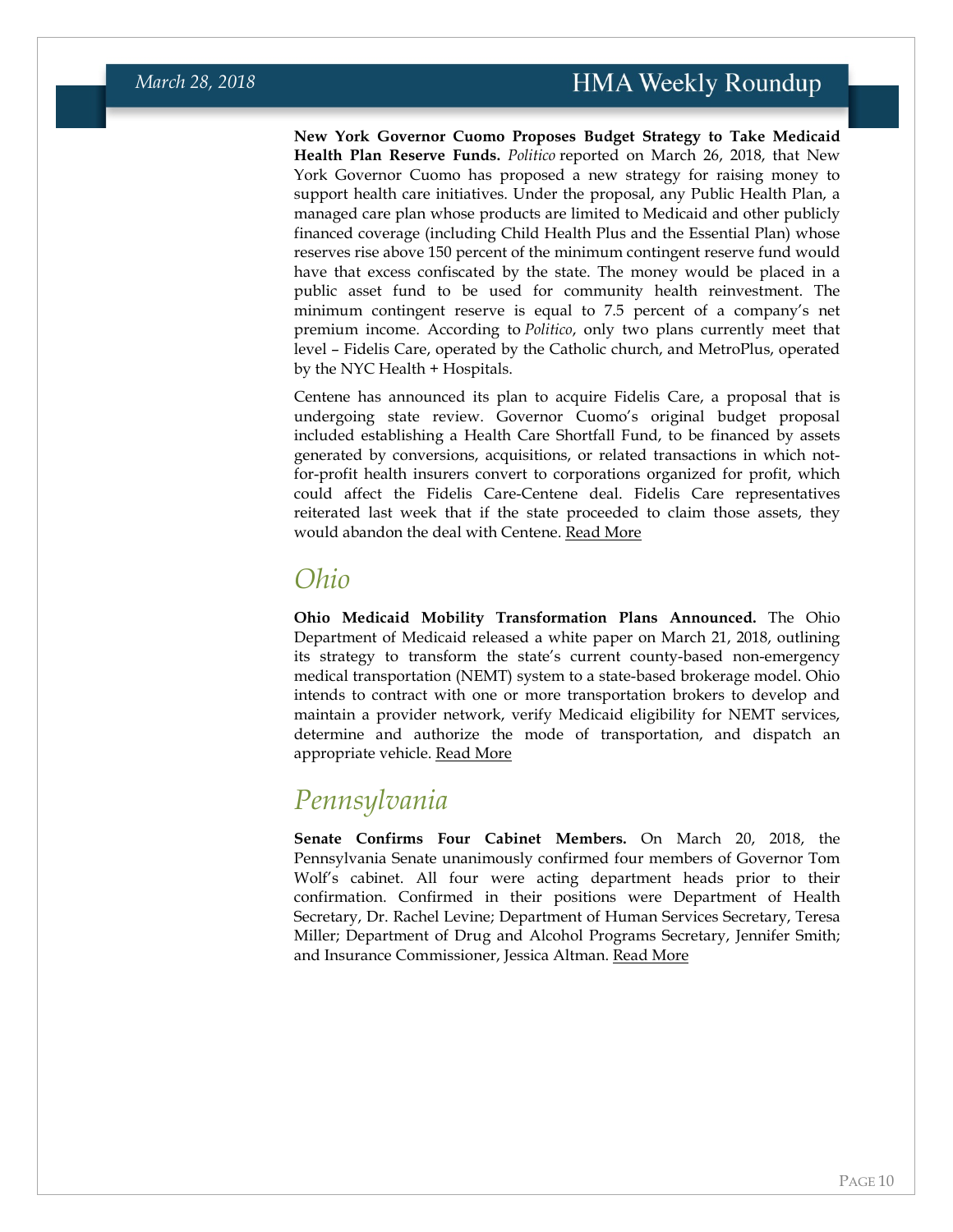### **Pennsylvania Medical Assistance Advisory Committee (MAAC) March 22 Meeting Provides Budget Updates.**

### *Office of Medical Assistance Programs (OMAP) Budget Briefing*

OMAP Deputy Secretary Sally Kozak presented the proposed budget. The total Medical Assistance (MA) budget proposed is \$19.9 billion, broken down into \$15.9 billion for capitation, \$2.6 billion for fee for service, \$800 million for Medicare Part D, \$400 million for other, and \$200 million for the Medical Assistance Transportation Program (MATP). This section of the budget does not include long term living or the Children's Health Insurance Program (CHIP). Kozak outlined OMAP's 2018-19 priorities: addressing value based purchasing, social determinants of health, Medicaid management information system procurement, continued program modernizations, and consolidating the Department of Health (DOH) and the Department of Human Services (DHS) into the Department of Health and Human Services. [Read More](http://wallaby.telicon.com/PA/library/2018/20180322TX.PDF)

### *Office of Long Term Living (OLTL) Budget Briefing*

OLTL Deputy Secretary Kevin Hancock presented the proposed budget. The total OLTL budget for 2018-19 is \$8.47 billion including state, federal, and other funding. Hancock explained the breakdown as follows: \$3.2 billion for Community HealthChoices (CHC), \$2.8 billion for long-term care, \$1 billion for home and community based services, and the remainder for managed longterm care, services to persons with disabilities, and attendant care. Hancock also emphasized that the 2018-2019 budget reflects a full year of operation of CHC in the Southwest zone, as well as implementation funds for CHC in the Southeast. [Read More](http://wallaby.telicon.com/PA/library/2018/20180322TW.PDF)

### *Office of Mental Health and Substance Abuse Services (OMHSAS) Budget Briefing*

OMHSAS Chief of Staff Allison Frantz presented the proposed budget, which totals \$5.147 billion. The largest portion is Medicaid at \$3.991 billion, including behavioral health fee-for-service and HealthChoices behavioral health, and additional funding requests. Frantz noted a projected \$3.9 billion in HealthChoices Behavioral Health Managed Care funding. [Read More](http://wallaby.telicon.com/PA/library/2018/20180322TY.PDF)

### *Office of Developmental Programs (ODP) Budget Briefing*

<span id="page-10-0"></span>ODP Deputy Secretary Nancy Thaler presented the proposed budget. The ODP total budget for 2018-19 is \$4.1 billion, including \$2.01 billion in state funds. Thaler said that ODP represents approximately 16% of the state portion of the 2018-19 DHHS budget, and the proposal includes the consolidation into DHHS. Thaler outlined specific 2018-19 initiatives as follows: \$4.1 million to expand services for 100 individuals on the emergency wait list through the Consolidated Waiver, \$10.2 million to expand services for 800 individuals on the wait list through the Community Living and P/FDS Waivers and 800 individuals in the Community Living and P/FDS waiver, \$688,000 to expand services for 40 additional adults with autism on the waiting list through the Adult Community Autism Program. [Read More](http://wallaby.telicon.com/PA/library/2018/20180322TV.PDF)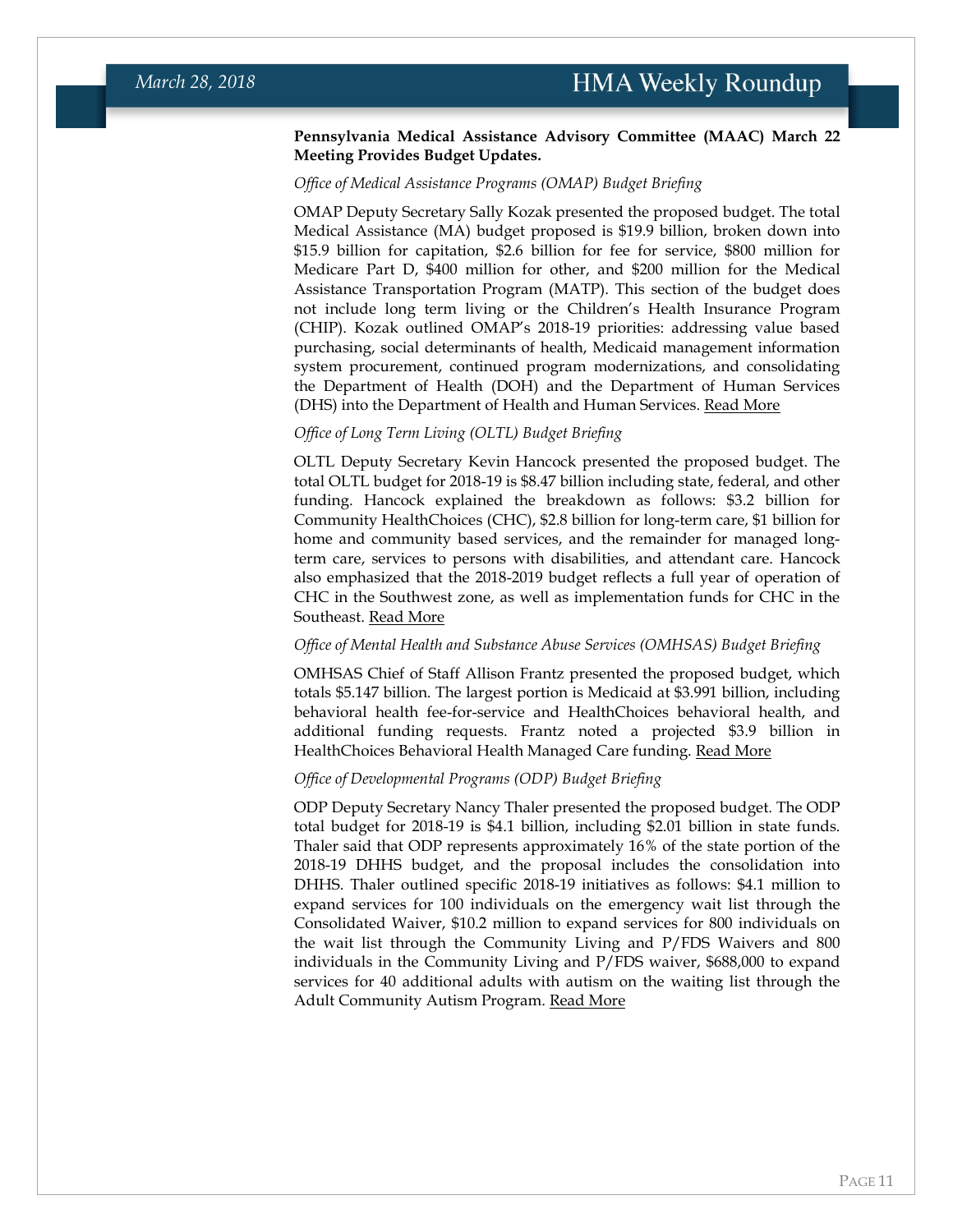### *Tennessee*

**Community Health Systems to Sell Three Hospitals to West Tennessee Healthcare.** Tennessee-based Community Health Systems announced on March 27, 2018, that it has entered into a definitive agreement to sell three hospitals from its Tennova Healthcare operation to West Tennessee Healthcare. The transaction, which is expected to close in the second quarter of 2018, includes hospitals in Dyersburg, Jackson, and Martin. [Read More](http://chsnet.gcs-web.com/news-releases/news-release-details/community-health-systems-announces-definitive-agreement-sell-5/)

### <span id="page-11-1"></span>*Texas*

**Sendero Health Plans to Exit Texas STAR Medicaid, CHIP.** *My Statesman* reported on March 23, 2018, that Sendero Health Plans is exiting the Texas STAR Medicaid and Children's Health Insurance Program (CHIP), citing projected 2018 losses. Approximately 18,000 members will need to select a new plan in April. These members account for 40 percent of Sendero's total membership. [Read More](https://www.mystatesman.com/news/local/sendero-health-plans-withdraw-from-medicaid-chip-markets/pmozxrtpH5ulUhs1CeqA9O/)

## <span id="page-11-0"></span>*Utah*

**Utah Enacts Partial Medicaid Expansion; CMS Approval Pending**. The *Salt Lake Tribune* reported on March 27, 2018, that Utah Governor Gary Herbert signed a bill authorizing partial expansion of Medicaid coverage to 70,000 low income residents. The legislation, which includes work requirements, requires approval by the Centers for Medicare & Medicaid Services. A separate Utah ballot initiative for November 2018 would expand Medicaid coverage to 150,000 additional people. [Read More](https://www.sltrib.com/news/health/2018/03/28/utah-governor-signs-medicaid-expansion-bill-now-utah-waits-to-see-if-the-feds-will-approve-it/)

## *Washington*

**Washington Fines Exchange Plan Over Provider Access Issue.** *Bloomberg* reported on March 22, 2018 that Washington state has fined Centene Corp. for failing to comply with an agreement to improve provider access for Exchange plan members. Centene continues to work to address the provider access problem. [Read More](https://www.bloomberg.com/news/articles/2018-03-22/centene-hasn-t-fixed-obamacare-plan-doctor-shortage-state-says)

## <span id="page-11-2"></span>*National*

**NAMD Published Medicaid 1115 Waiver Issue Brief.** The National Association of Medicaid Directors (NAMD) on March 19, 2018, published an Issue Brief titled, Medicaid Section 1115 Waiver Trends in an Era of State Flexibility. New Section 1115 waivers have already been approved to test four concepts: work/community engagement, incentives for healthy behaviors, premiums, and alternative treatment of substance use disorders.

The NAMD Issue Brief focuses on seven additional strategies that have not been approved to date but that states are pursuing or may pursue in coming months. These include: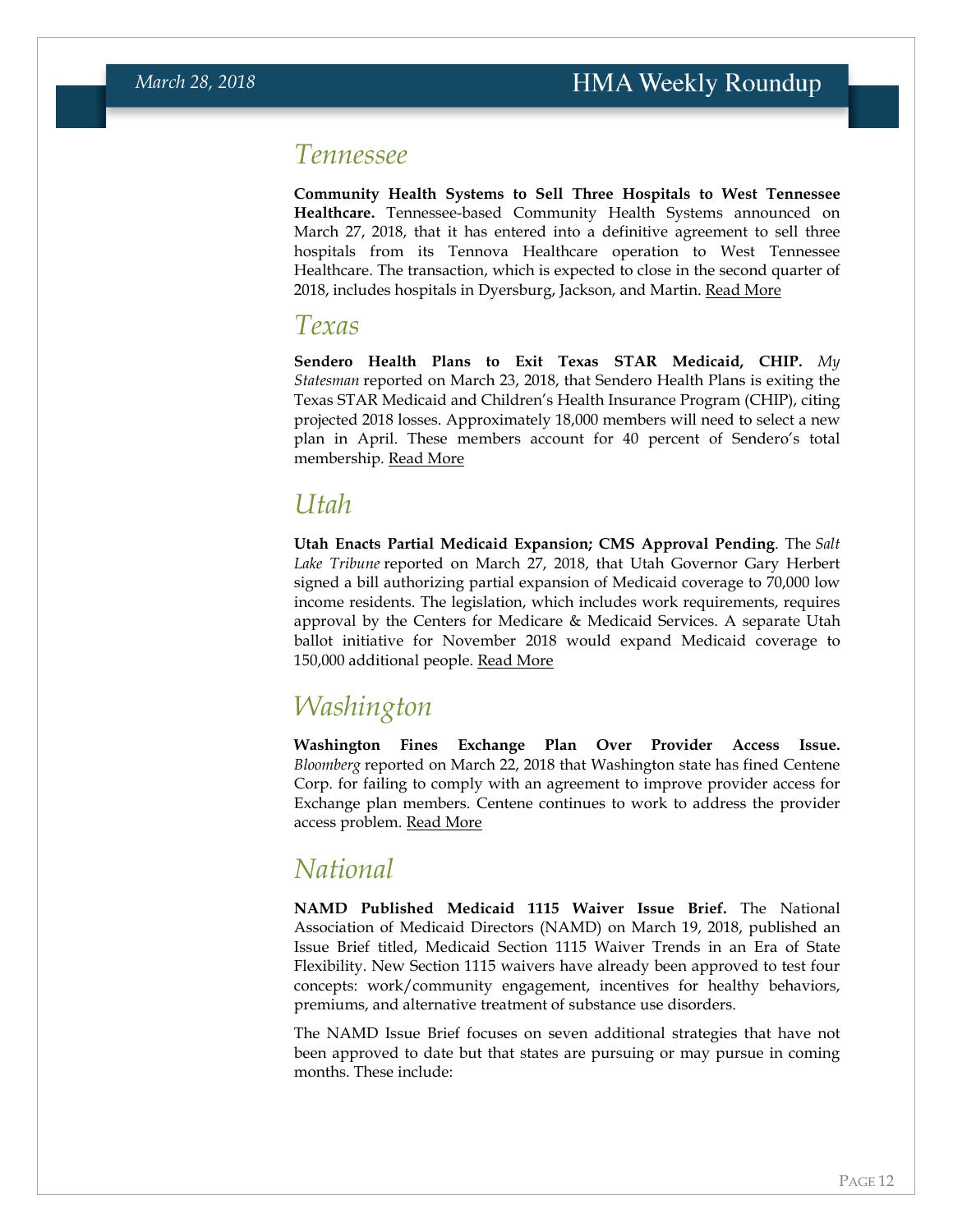- 1. Testing Strategies to Modernize the Medicaid Pharmacy Benefit
- 2. Establishing a Robust Continuum of Care for those with Serious Mental Illness
- 3. Creating a Continuum of Coverage and Stabilizing the Marketplace
- 4. Seeking Stronger Alignment and Authentic Partnership with Medicare
- 5. Advancing Alternative Payment Models for Safety-net Providers
- 6. Testing Medicaid's Role in Addressing the Social Determinants of Health
- 7. Testing Time Limits for Medicaid Coverage

Some of these concepts have been fleshed out to the extent that actual waiver applications have been submitted. For example, Massachusetts is seeking CMS approval for a closed formulary, and North Carolina has requested a waiver to include acute behavioral health care in an Institution for Mental Diseases. Several states are seeking changes in coverage of healthy adults with incomes above 100 percent of the federal poverty level, and others are contemplating lifetime limits of 48 to 60 months for Medicaid coverage of certain adults. [Read](http://medicaiddirectors.org/publications/medicaid-section-1115-waiver-trends-in-an-era-of-state-flexibility/)  [More](http://medicaiddirectors.org/publications/medicaid-section-1115-waiver-trends-in-an-era-of-state-flexibility/)

**State, Local Agencies, SAMHSA Seek to Lift Moratorium on Methadone Vans.** *Governing* reported on March 26, 2018, that some state and local agencies are seeking to lift a moratorium on mobile methadone vans, making access to opioid treatments easier. The Substance Abuse and Mental Health Services Administration (SAMHSA) also wants the ban to be lifted. SAMHSA states that of the 2 million people addicted to opioids in the United States, only one in five receive treatment. The vans were banned in 2007 by the U.S. Drug Enforcement Administration over concerns about potential diversion of the medication. [Read More](http://www.governing.com/topics/health-human-services/sl-methadone-van.html)

**States May Seek 1332 Waivers in Effort to Curb Exchange Premiums After Stabilization Package Fails to Pass.** *Modern Healthcare* reported on March 23, 2018, that states will need to find ways to curb 2019 Affordable Care Act (ACA) Exchange plan premiums after a stabilization package failed to pass in Congress. State officials and policy analysts agree that setting up reinsurance funds under Section 1332 waivers may be the best option. The waivers would need to be approved by the end of April, with insurers to begin filing their proposed rates as early as May. The Trump administration is still expected to release its final rule on Exchange benefit and payment parameters, originally scheduled for February. [Read More](http://www.modernhealthcare.com/article/20180323/NEWS/180329946)

**CMS Proposal Would Roll Back Certain Medicaid Access to Care Monitoring Requirements.** *CQ Health* reported on March 22, 2018, that the Centers for Medicare & Medicaid Services released a proposed rule that would roll back certain Medicaid access-to-care monitoring requirements. Under the proposed rule, states with at least 85 percent Medicaid managed care penetration would no longer be required to monitor the impact of provider rate cuts on access to care for fee-for-service members provided that the rate cuts are under four percent per year or six percent over two consecutive years. A separate rule applies to monitoring access for Medicaid managed care members. The change would impact 17 states. [Read More](https://plus.cq.com/login?jumpto=http%3A%2F%2Fplus.cq.com%2Fdoc%2Fhbnews-5288448%3Futm_medium%3Dnewsletter%26utm_source%3Dhbmorning)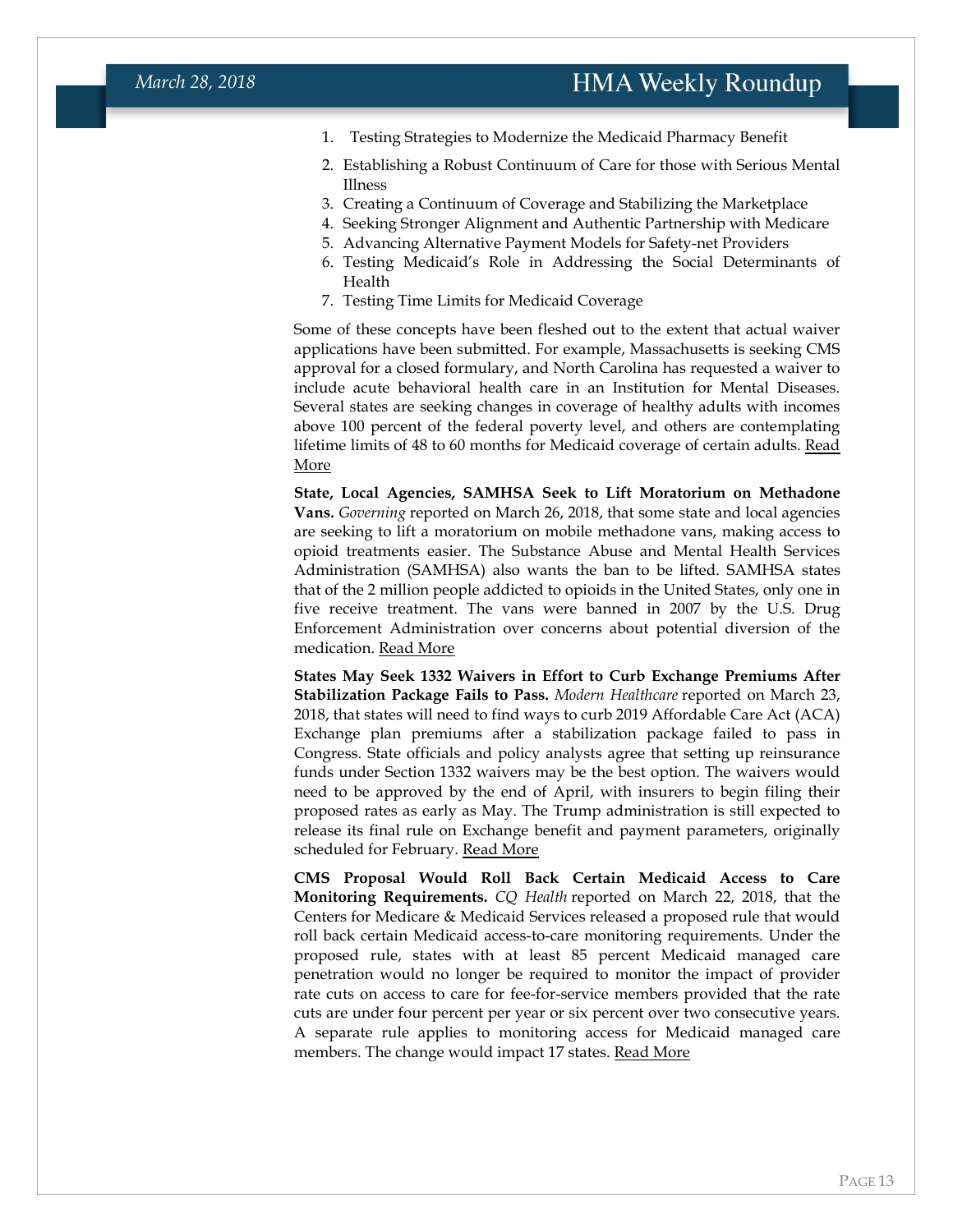**HHS Gets Funds for Opioid Abuse Programs, But Not Exchange Stabilization.** *Modern Healthcare* reported on March 21, 2018, that Congress released an omnibus spending bill that appropriates \$88 billion for the U.S. Department of Health and Human Services, including \$3.6 billion in funding for opioid abuse programs. However, the two-year spending measure doesn't include funding for cost-sharing reduction payments or reinsurance to help stabilize the Affordable Care Act Exchanges. [Read More](http://www.modernhealthcare.com/article/20180321/NEWS/180329973) Funding for opioid treatment includes \$1 billion for state grants. [Read More](http://www.modernhealthcare.com/article/20180321/NEWS/180329974)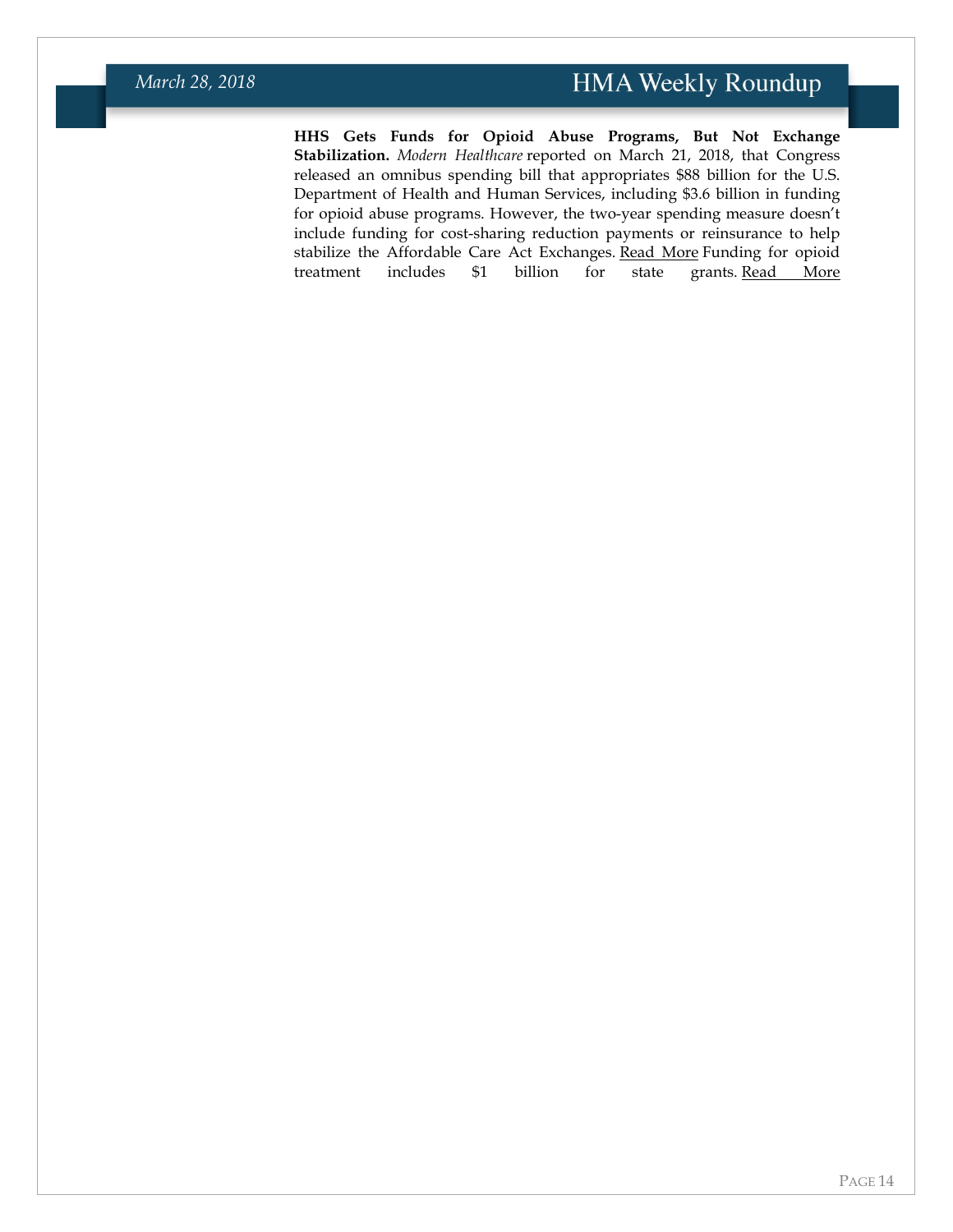<span id="page-14-0"></span>

### **INDUSTRY NEWS**

**CareSource Names New CEO.** The *Dayton Daily News* reported on March 28, 2018, that CareSource has named Erhardt Preitauer as chief executive, replacing Pam Morris, who is retiring. Preitauer was most recently senior vice president of government programs at Horizon Blue Cross Blue Shield and head of the company's Medicaid plan. [Read More](https://www.daytondailynews.com/business/caresource-names-new-ceo-replacing-morris/O9bn1DL7c1kb40t1tRAIAP/)

**Ascension to Sell St. Vincent's Medical Center to Hartford Healthcare.** *Modern Healthcare* reported on March 27, 2018, that Ascension has signed a letter of intent to sell Connecticut-based St. Vincent's Medical Center to Hartford HealthCare. Financial terms have not yet been disclosed. [Read More](http://www.modernhealthcare.com/article/20180327/NEWS/180329921)

**Ascension May Shift Focus to Outpatient Care, Telemedicine.** *Modern Healthcare* reported on March 22, 2018, that Catholic health system Ascension is in the midst of a restructuring that could reduce its hospital footprint in favor of increased focus on outpatient care and telemedicine. Chief executive Anthony Tersigni stated the new strategic direction is a result of low reimbursement rates from payers, regulatory complexity, and skyrocketing pharmaceutical costs. Ascension expects to save \$57 million annually after restructuring. [Read More](http://www.modernhealthcare.com/article/20180322/NEWS/180329953)

**HCA Healthcare to Acquire Mission Health.** *Citizen Times* reported on March 21, 2018, that HCA Healthcare has signed a letter of intent to acquire North Carolina-based Mission Health. HCA operates 177 hospitals and 119 surgery centers in 20 states based out of Nashville, Tennnessee. The transaction is subject to the negotiation of a definitive agreement and applicable regulatory approval. Mission health currently operates seven hospitals in 18 western counties of North Carolina. [Read More](https://www.citizen-times.com/story/news/local/2018/03/21/mission-health-acquired-merger-hospital-corporation-america/447442002/)

**Palm Medical Centers Acquires Angel Medical Center.** MBF Healthcare Partners announced on March 21, 2018, that portfolio company Strategic Health Services, LLC/Palm Medical Centers, has acquired Alpha Ortho-Care, Inc., a Florida-based primary care practice doing business as Angel Medical Center. Financial terms were not disclosed. [Read More](https://www.businesswire.com/news/home/20180321005690/en/Strategic-Health-Services-LLC-dba-Palm-Medical)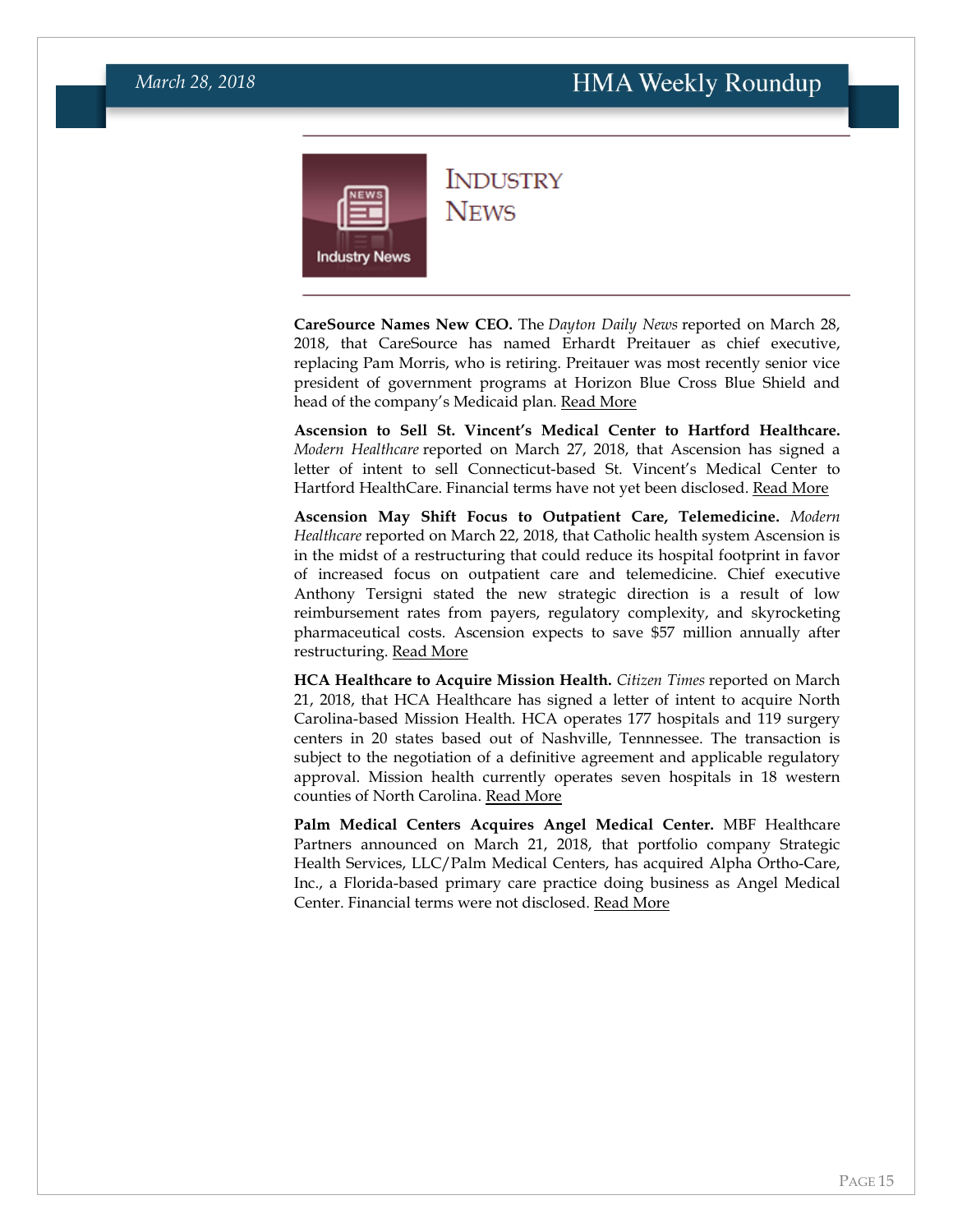### *March 28, 2018*

# HMA Weekly Roundup

# <span id="page-15-0"></span>RFP CALENDAR

| Date                     | State/Program                                  | Event                                         | <b>Beneficiaries</b>                           |
|--------------------------|------------------------------------------------|-----------------------------------------------|------------------------------------------------|
| 2018 (Delayed from 2017) | Alaska Coordinated Care Demonstration          | <b>Contract Awards</b>                        | <b>TBD</b>                                     |
| 2018                     | Massachusetts One Care (Duals Demo)            | <b>RFP Release</b>                            | <b>TBD</b>                                     |
| Spring 2018              | North Carolina                                 | <b>RFP Release</b>                            | 1,500,000                                      |
| April 2018               | Alabama ICN (MLTSS)                            | <b>RFP Release</b>                            | 25,000                                         |
| April 2018               | New Hampshire                                  | <b>RFP Release</b>                            | 160,000                                        |
| April 6, 2018            | <b>Texas STAR and CHIP</b>                     | <b>RFP Release</b>                            | 3,342,530                                      |
| April 6, 2018            | <b>Puerto Rico</b>                             | Proposals Due                                 | $^{\sim}$ 1,300,000                            |
| April 11, 2018           | Wisconsin LTC (Milwaukee and Dane Counties)    | Proposals Due                                 | $^{\prime\prime}1,600$                         |
| April 24, 2018           | lowa                                           | <b>Contract Awards</b>                        | 600,000                                        |
| April 27, 2018           | Florida Children's Medical Services            | <b>Responses Due</b>                          | 50,000                                         |
| April 12, 2018           | Washington FIMC (Remaining Counties)           | Proposals Due                                 | $^{\sim}$ 1,600,000                            |
| May 2018                 | Florida Statewide Medicaid Managed Care (SMMC) | <b>Contract Awards</b>                        | 3,100,000                                      |
| May 22, 2018             | Washington FIMC (Remaining Counties)           | <b>Contract Awards</b>                        | $^{\prime\prime}1,600,000$                     |
| May 23, 2018             | Minnesota Special Needs BasicCare              | Proposals Due                                 | 53,000 in Program; RFP<br><b>Covers Subset</b> |
| <b>June 2018</b>         | Alabama ICN (MLTSS)                            | <b>Contract Award</b>                         | 25,000                                         |
| <b>June 2018</b>         | <b>Puerto Rico</b>                             | <b>Contract Awards</b>                        | $^{\prime\prime}1,300,000$                     |
| <b>June 2018</b>         | <b>North Carolina</b>                          | Proposals Due                                 | 1,500,000                                      |
| <b>June 2018</b>         | Kansas KanCare                                 | <b>Contract Awards</b>                        | 380,000                                        |
| June 4, 2018             | Wisconsin LTC (Milwaukee and Dane Counties)    | <b>Contract Award</b>                         | $^{\sim}1,600$                                 |
| June 26, 2018            | Florida Children's Medical Services            | <b>Contract Award</b>                         | 50,000                                         |
| June 29, 2018            | Minnesota Special Needs BasicCare              | <b>Contract Award</b>                         | 53,000 in Program; RFP<br>Covers Subset        |
| <b>July 2018</b>         | <b>Texas STAR and CHIP</b>                     | <b>Proposals Due</b>                          | 3,342,530                                      |
| July 1, 2018             | Pennsylvania HealthChoices (Delay Likely)      | Implementation (SE Zone)                      | 830,000                                        |
| July 1, 2018             | MississippiCAN                                 | Implementation                                | 500,000                                        |
| August 1, 2018           | Virginia Medallion 4.0                         | Implementation                                | 700,000                                        |
| September 1, 2018        | Texas CHIP (Rural, Hidalgo Service Areas)      | Implementation                                | 85,000                                         |
| September 2018           | <b>North Carolina</b>                          | Contract awards                               | 1,500,000                                      |
| September 26, 2018       | <b>Texas STAR and CHIP</b>                     | <b>Evaluation Period Ends</b>                 | 3,342,530                                      |
| October 2018             | <b>Puerto Rico</b>                             | Implementation                                | $^{\sim}$ 1,300,000                            |
| October 2018             | Alabama ICN (MLTSS)                            | Implementation                                | 25,000                                         |
| October 1, 2018          | Arizona                                        | Implementation                                | 1,600,000                                      |
| October 1, 2018          | Texas STAR+PLUS Statewide                      | <b>Contract Start</b>                         | 530,000                                        |
| November 1, 2018         | New Hampshire                                  | Proposals Due                                 | 160,000                                        |
| January 2019             | Kansas KanCare                                 | Implementation                                | 380,000                                        |
| January 1, 2019          | Wisconsin LTC (Milwaukee and Dane Counties)    | Implementation                                | $^{\prime\prime}1,600$                         |
| January 1, 2019          | Washington FIMC (Remaining Counties)           | Implementation for RSAs Opting for 2019 Start | $^{\sim}1,600,000$                             |
| January 1, 2019          | Florida Children's Medical Services            | <b>Contract Start</b>                         | 50,000                                         |
| January 1, 2019          | Pennsylvania MLTSS/Duals                       | Implementation (SE Zone)                      | 145,000                                        |
| January 1, 2019          | Florida Statewide Medicaid Managed Care (SMMC) | Implementation                                | 3,100,000                                      |
| January 1, 2019          | Pennsylvania HealthChoices (Delay Likely)      | Implementation (Lehigh/Capital Zone)          | 490,000                                        |
| January 1, 2019          | New Mexico                                     | Implementation                                | 700,000                                        |
| January 1, 2019          | New Hampshire                                  | <b>Contract Awards</b>                        | 160,000                                        |
| January 1, 2019          | Minnesota Special Needs BasicCare              | Contract Implementation                       | 53,000 in Program; RFP<br>Covers Subset        |
| January 24, 2019         | <b>Texas STAR and CHIP</b>                     | <b>Contract Start</b>                         | 3,400,000                                      |
| July 1, 2019             | North Carolina                                 | Implementation                                | 1,500,000                                      |
| July 1, 2019             | New Hampshire                                  | Implementation                                | 160,000                                        |
| July 1, 2019             | <b>Towa Contract Contract Contract</b>         | Implementation                                | 600,000                                        |
| January 1, 2020          | Texas STAR+PLUS, STAR, and CHIP                | <b>Operational Start Date</b>                 | 530,000                                        |
| January 1, 2020          | Pennsylvania MLTSS/Duals                       | <b>Implementation (Remaining Zones)</b>       | 175,000                                        |
| January 1, 2020          | Washington FIMC (Remaining Counties)           | Implementation for RSAs Opting for 2020 Start | $^{\sim}1,600,000$                             |
| January 1, 2020          | Massachusetts One Care (Duals Demo)            | Implementation                                | <b>TBD</b>                                     |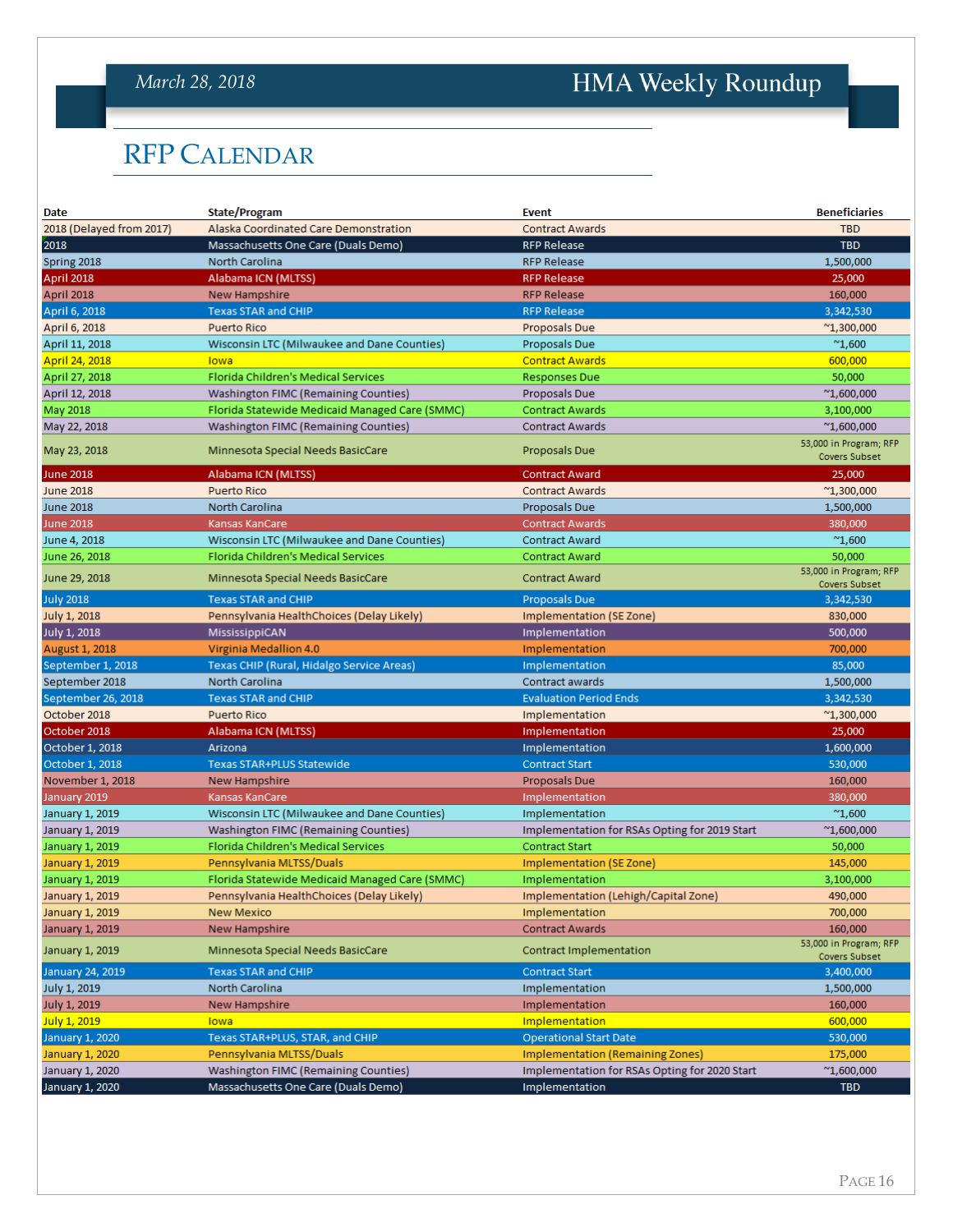# <span id="page-16-0"></span>HMA NEWS

**Upcoming Webinar** - Technology Refresh: Assessing, Updating Health Insurance Exchange Platforms to Improve Marketplace Functionality and Enhance the User Experience on April 11, 1-2 EDT. [Read More](https://www.healthmanagement.com/knowledge-share/webinars/technology-refresh-assessing-updating-health-insurance-exchange-platforms-improve-marketplace-functionality-enhance-user-experience/)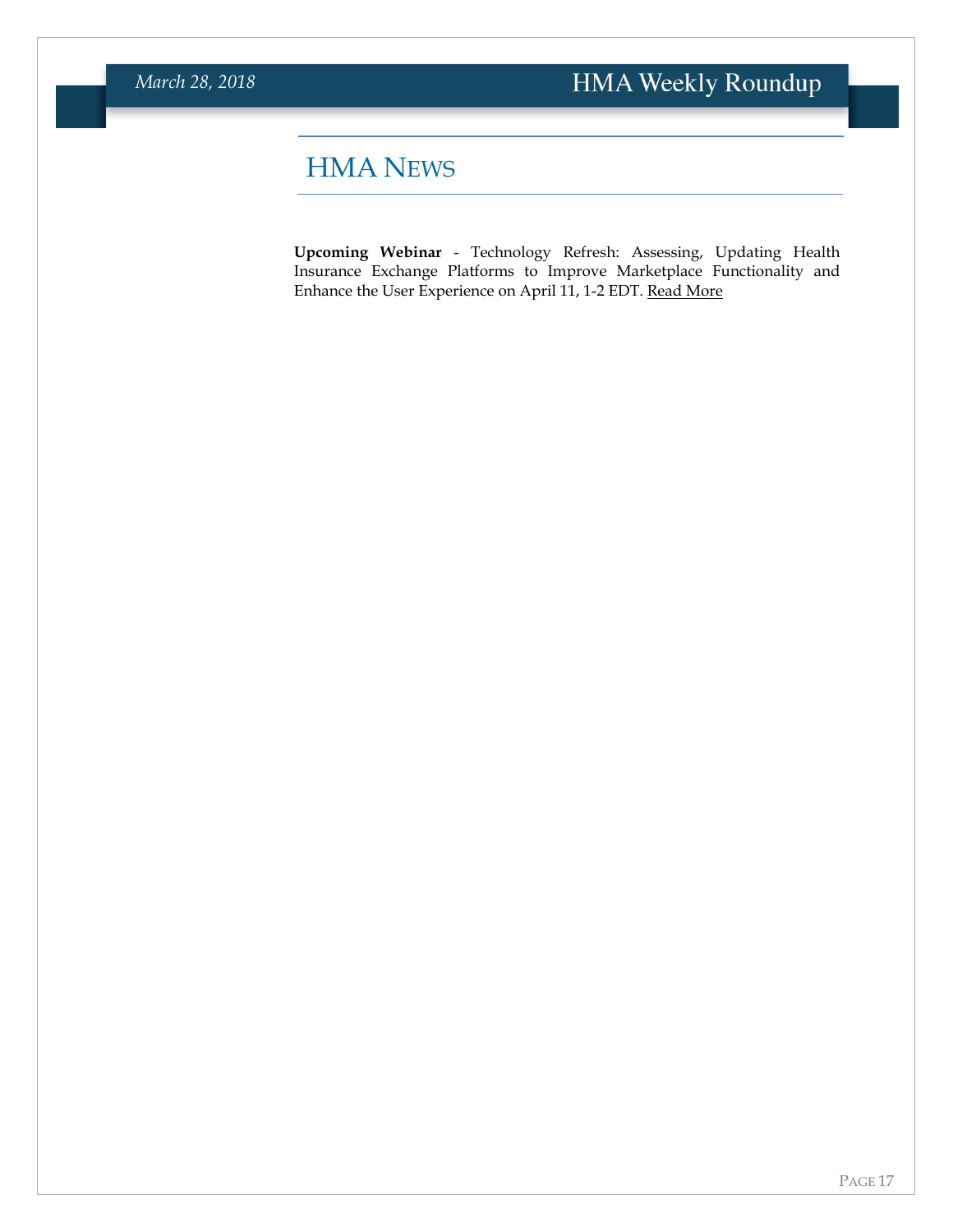## <span id="page-17-0"></span>HMA WELCOMES

#### **Ryan Mooney – Senior Consultant, Austin Texas**

Ryan Mooney has extensive legal, regulatory, and policy experience with an emphasis on federal laws and rules pertaining to the Federally-facilitated Exchanges, state-based Exchanges on the Federal Platform, and Medicare. He has the expertise to assist states, insurance companies, hospitals, and other private healthcare entities in navigating the ever-changing health reform landscape.

Ryan joins HMA from the Centers for Medicare and Medicaid Services (CMS), Center for Consumer Information and Insurance Oversight (CCIIO) where he served as the lead regulatory professional for the Enrollment Division of the Marketplace Eligibility and Enrollment Group. In this role, Ryan developed and wrote regulations, policies, and sub-regulatory guidance, and provided technical assistance to Congress for new legislation related to Federallyfacilitated Exchange enrollment, insurance premium billing and payment, enrollment fraud, implementation of statutory grace periods for non-payment of premium, special enrollment periods, and the interaction of Medicare and Medicaid with Exchange-based Qualified Health Plans. Ryan also developed and wrote the enrollment-related sections of the Marketplace's regulatory submissions, including the annual Department of Health and Human Services (HHS) Notices of Benefit and Payment Parameters and rules promulgated on an ad hoc basis. Ryan routinely briefed top leadership at CMS on complex regulatory and policy matters and met regularly with healthcare industry leaders to discuss implementation and improvement of regulations and policies.

Prior to CMS, Ryan was a management analyst at the Health Resources and Services Administration (HRSA), Bureau of Health Workforce (BHW). He provided legal and technical consultation concerning program integrity, compliance, and effectiveness to senior leadership and made recommendations related to breach of contract actions for non-compliant National Health Service Corps clinicians.

Ryan earned his JD from The George Washington University School of Law and his bachelor's degree in European history at Washington and Lee University. He is licensed to practice law in Texas, California, Virginia, and the District of Columbia.